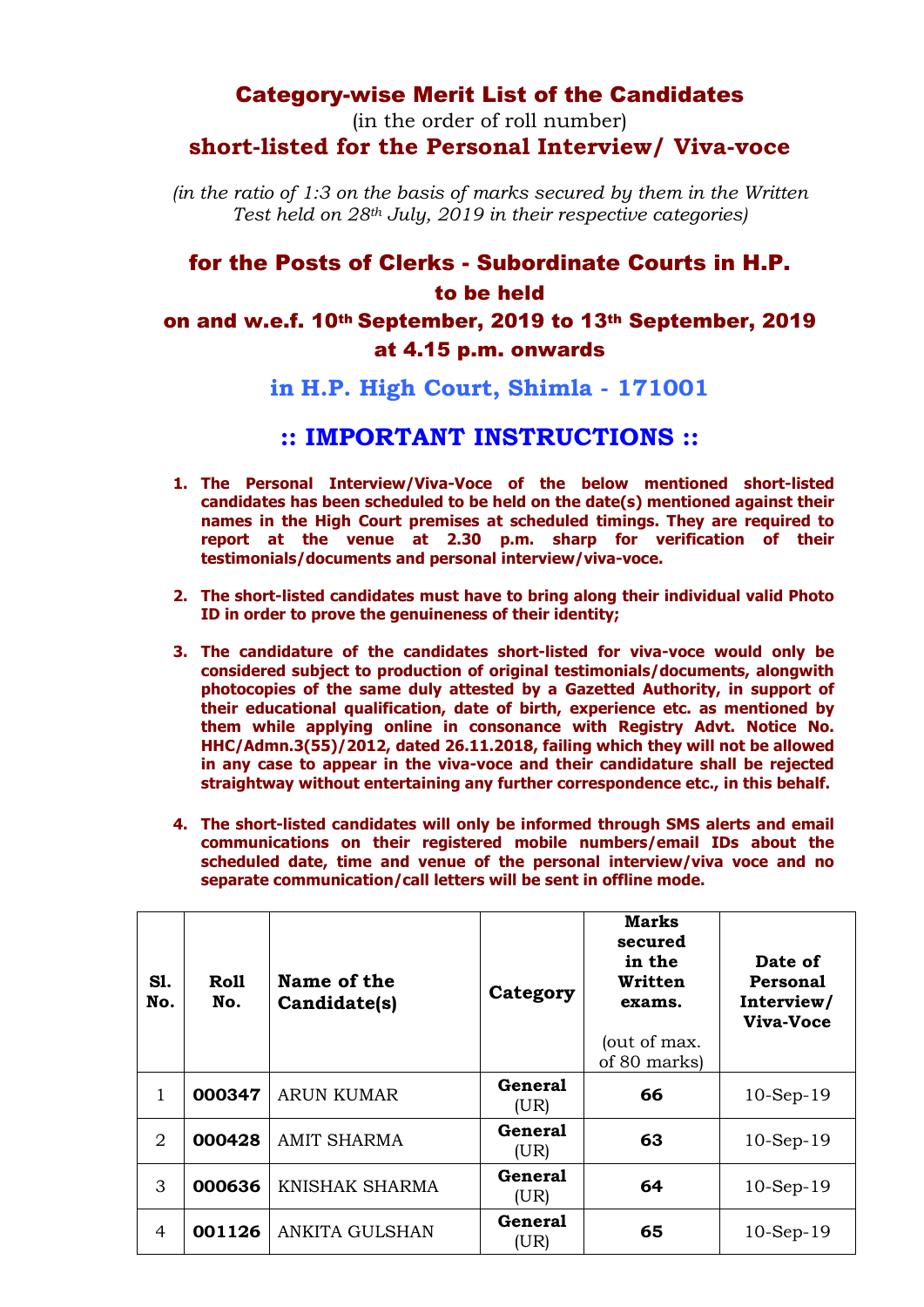| S1.<br>No.     | <b>Roll</b><br>No. | Name of the<br>Candidate(s)          | Category               | <b>Marks</b><br>secured<br>in the<br>Written<br>exams.<br>(out of max.<br>of 80 marks) | Date of<br>Personal<br>Interview/<br><b>Viva-Voce</b> |
|----------------|--------------------|--------------------------------------|------------------------|----------------------------------------------------------------------------------------|-------------------------------------------------------|
| 5              | 001188             | <b>VIVEK BHARTI</b><br><b>SHARMA</b> | <b>General</b><br>(UR) | 66                                                                                     | $10-Sep-19$                                           |
| 6              | 001200             | <b>SANDEEP KUMAR</b>                 | <b>General</b><br>(UR) | 56                                                                                     | $10-Sep-19$                                           |
| $\overline{7}$ | 001504             | <b>KARTIK SHARMA</b>                 | OBC                    | 61                                                                                     | $10-Sep-19$                                           |
| 8              | 001747             | <b>AMIT KANWAR</b>                   | Ortho PH               | 60                                                                                     | $10-Sep-19$                                           |
| 9              | 002030             | <b>NARESH KUMAR</b>                  | Ortho PH               | 57                                                                                     | $10-Sep-19$                                           |
| 10             | 002099             | <b>SHALINI KUTHIALA</b>              | <b>OBC</b>             | 68                                                                                     | $10-Sep-19$                                           |
| 11             | 002218             | <b>ASHISH KUMAR</b>                  | <b>OBC</b>             | 53                                                                                     | $10-Sep-19$                                           |
| 12             | 002736             | <b>ROHIT NARYAL</b>                  | <b>SC</b>              | 52                                                                                     | $10-Sep-19$                                           |
| 13             | 002865             | <b>GAGANDEEP SINGH</b>               | <b>General</b><br>(UR) | 55                                                                                     | $10-Sep-19$                                           |
| 14             | 003241             | <b>AYUSH SUKERIAL</b>                | <b>General</b><br>(UR) | 52                                                                                     | $10-Sep-19$                                           |
| 15             | 003350             | <b>AMRIK SINGH</b>                   | <b>OBC</b>             | 54                                                                                     | $10-Sep-19$                                           |
| 16             | 003585             | <b>VINEET KUMAR</b>                  | OBC                    | 54                                                                                     | $10-Sep-19$                                           |
| 17             | 003770             | <b>NITIN KUMAR</b>                   | <b>SC</b>              | 61                                                                                     | $10-Sep-19$                                           |
| 18             | 004874             | PANKAJ VERMA                         | <b>General</b><br>(UR) | 60                                                                                     | $10-Sep-19$                                           |
| 19             | 005047             | <b>VIVEK</b>                         | <b>General</b><br>(UR) | 59                                                                                     | $10-Sep-19$                                           |
| 20             | 005207             | NITIN SHARMA                         | <b>General</b><br>(UR) | 69                                                                                     | $10-Sep-19$                                           |
| 21             | 005423             | <b>AMIT KUMAR</b>                    | <b>General</b><br>(UR) | 58                                                                                     | $10-Sep-19$                                           |
| 22             | 005742             | <b>VINAY KUMAR</b>                   | OBC                    | 63                                                                                     | $10-Sep-19$                                           |
| 23             | 006825             | MINAKSHI DEVI                        | <b>General</b><br>(UR) | 63                                                                                     | $10-Sep-19$                                           |
| 24             | 007164             | MANISHA BHARDWAJ                     | <b>General</b><br>(UR) | 59                                                                                     | $10-Sep-19$                                           |
| 25             | 007228             | <b>GHANSHYAM THAKUR</b>              | <b>General</b><br>(UR) | 54                                                                                     | $10-Sep-19$                                           |
| 26             | 007393             | OM SHIKHA SHARMA                     | <b>General</b><br>(UR) | 53                                                                                     | $11-Sep-19$                                           |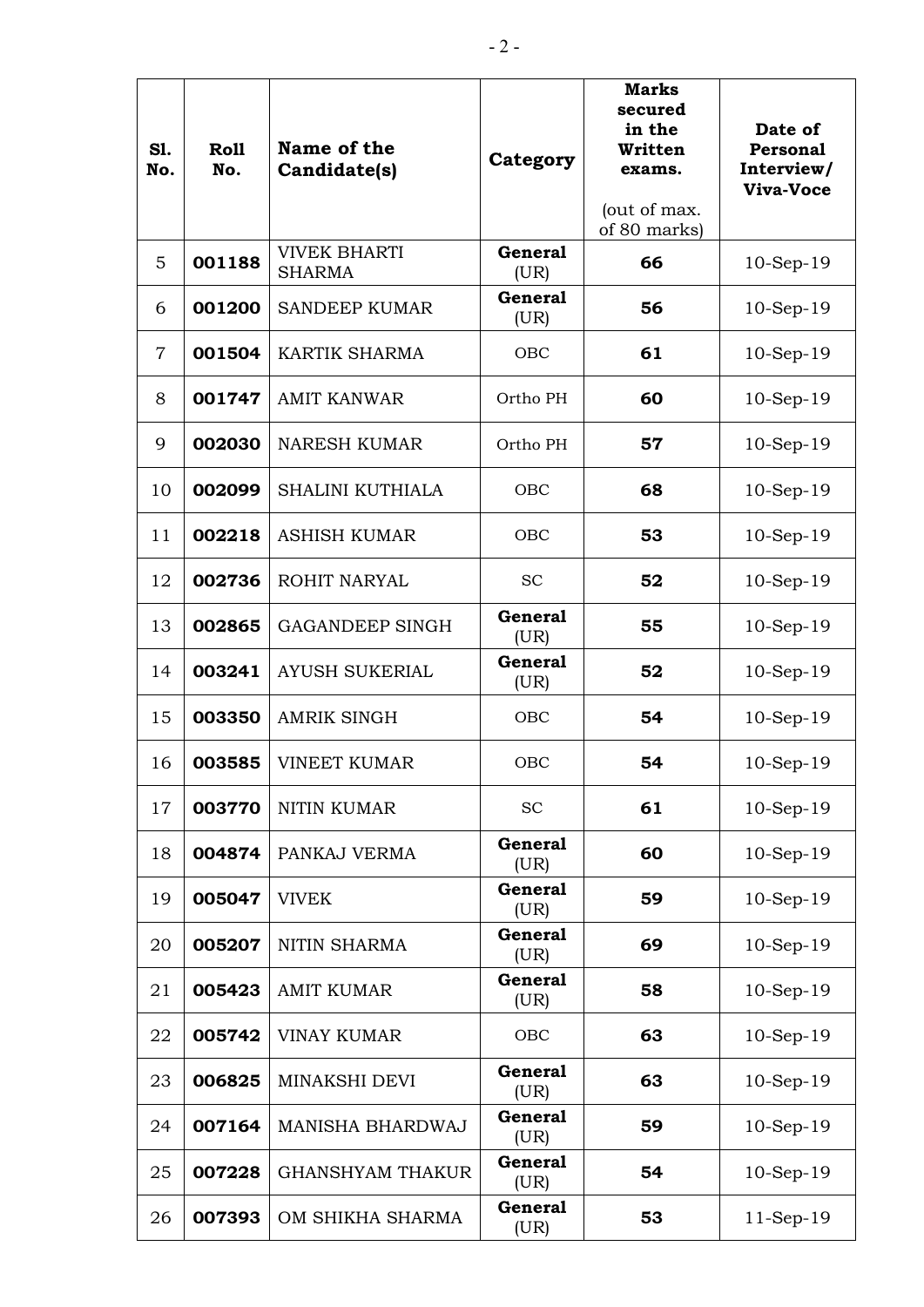| S1.<br>No. | Roll<br>No. | Name of the<br>Candidate(s) | Category               | <b>Marks</b><br>secured<br>in the<br>Written<br>exams.<br>(out of max.<br>of 80 marks) | Date of<br>Personal<br>Interview/<br><b>Viva-Voce</b> |
|------------|-------------|-----------------------------|------------------------|----------------------------------------------------------------------------------------|-------------------------------------------------------|
| 27         | 007418      | <b>NEHA RANA</b>            | <b>General</b><br>(UR) | 55                                                                                     | $11-Sep-19$                                           |
| 28         | 007591      | <b>SAURAV THAKUR</b>        | <b>General</b><br>(UR) | 65                                                                                     | $11-Sep-19$                                           |
| 29         | 007761      | ANKITA SHARMA               | OBC                    | 65                                                                                     | $11-Sep-19$                                           |
| 30         | 008761      | PRASHANT SHARMA             | <b>General</b><br>(UR) | 52                                                                                     | $11-Sep-19$                                           |
| 31         | 008950      | <b>KRITIKA SHARMA</b>       | <b>General</b><br>(UR) | 65                                                                                     | $11-Sep-19$                                           |
| 32         | 009146      | <b>ISHAN SHARMA</b>         | <b>General</b><br>(UR) | 61                                                                                     | $11-Sep-19$                                           |
| 33         | 009293      | <b>SURYA SINGH</b>          | <b>General</b><br>(UR) | 56                                                                                     | $11-Sep-19$                                           |
| 34         | 009997      | <b>VINOD SHARMA</b>         | OBC                    | 66                                                                                     | $11-Sep-19$                                           |
| 35         | 010059      | <b>ANCHAL</b>               | <b>OBC</b>             | 60                                                                                     | $11-Sep-19$                                           |
| 36         | 010110      | <b>SHUBHAM ATTRI</b>        | OBC                    | 61                                                                                     | $11-Sep-19$                                           |
| 37         | 010174      | VARSHA GOYAL                | <b>General</b><br>(UR) | 63                                                                                     | $11-Sep-19$                                           |
| 38         | 010208      | <b>ARCHANA</b>              | Ortho PH               | 57                                                                                     | $11-Sep-19$                                           |
| 39         | 010807      | <b>MANIT SHARMA</b>         | OBC                    | 54                                                                                     | $11-Sep-19$                                           |
| 40         | 010841      | PANKAJ KUMAR                | OBC                    | 56                                                                                     | $11-Sep-19$                                           |
| 41         | 011539      | <b>RAHUL KUMAR</b>          | <b>SC</b>              | 55                                                                                     | $11-Sep-19$                                           |
| 42         | 011661      | HITESHI SHARMA              | <b>General</b><br>(UR) | 55                                                                                     | 11-Sep-19                                             |
| 43         | 012412      | <b>VIVEK KUMAR</b>          | <b>General</b><br>(UR) | 65                                                                                     | $11-Sep-19$                                           |
| 44         | 012804      | <b>VISHAL MAHAWAR</b>       | <b>SC</b>              | 57                                                                                     | $11-Sep-19$                                           |
| 45         | 013469      | VAISHALI WALIA              | <b>General</b><br>(UR) | 60                                                                                     | $11-Sep-19$                                           |
| 46         | 014055      | MANPREET SINGH              | <b>SC</b>              | 56                                                                                     | $11-Sep-19$                                           |
| 47         | 014452      | RAJNISHA RANI               | OBC                    | 52                                                                                     | $11-Sep-19$                                           |
| 48         | 014458      | <b>JASHPREET SINGH</b>      | OBC                    | 56                                                                                     | $11-Sep-19$                                           |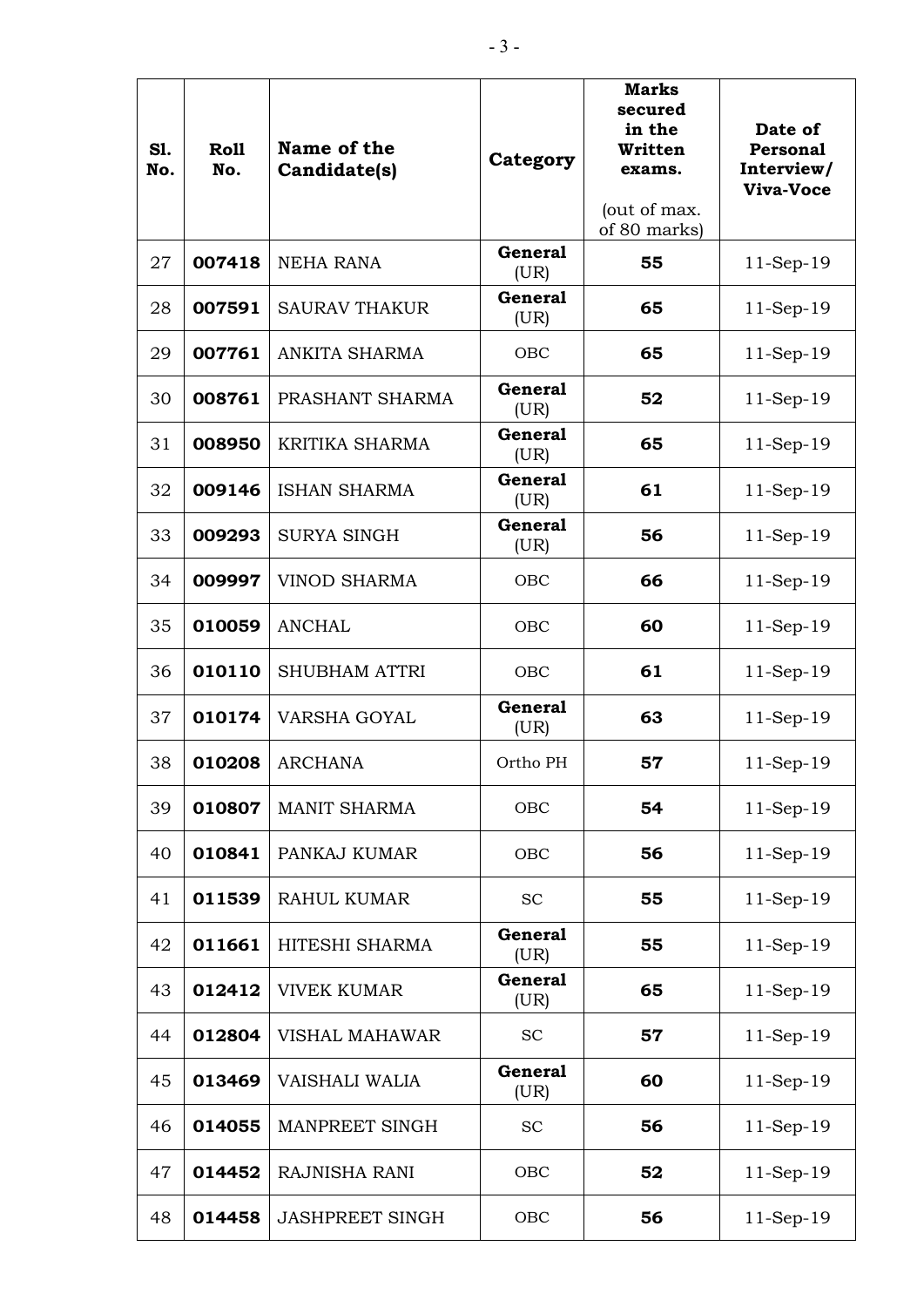| S1.<br>No. | Roll<br>No. | Name of the<br>Candidate(s)           | Category               | <b>Marks</b><br>secured<br>in the<br>Written<br>exams.<br>(out of max.<br>of 80 marks) | Date of<br>Personal<br>Interview/<br>Viva-Voce |
|------------|-------------|---------------------------------------|------------------------|----------------------------------------------------------------------------------------|------------------------------------------------|
| 49         | 014680      | <b>AJIT SINGH</b>                     | <b>General</b><br>(UR) | 56                                                                                     | $11-Sep-19$                                    |
| 50         | 014966      | <b>SEEMA SHARMA</b>                   | Ortho PH               | 53                                                                                     | $11-Sep-19$                                    |
| 51         | 015095      | <b>DISHA MEHTA</b>                    | <b>General</b><br>(UR) | 52                                                                                     | $12-Sep-19$                                    |
| 52         | 015277      | PRERNA THAKUR                         | <b>General</b><br>(UR) | 59                                                                                     | $12$ -Sep-19                                   |
| 53         | 015320      | <b>NUTAN SHARMA</b>                   | <b>General</b><br>(UR) | 53                                                                                     | $12-Sep-19$                                    |
| 54         | 015436      | <b>RAGHAV GUPTA</b>                   | <b>General</b><br>(UR) | 53                                                                                     | $12-Sep-19$                                    |
| 55         | 015822      | <b>RAJEEV THAKUR</b>                  | <b>General</b><br>(UR) | 56                                                                                     | $12$ -Sep-19                                   |
| 56         | 016050      | <b>DHEERAJ KUMAR</b>                  | <b>ST</b>              | 52                                                                                     | $12$ -Sep-19                                   |
| 57         | 016785      | <b>SUMEET MEHTA</b>                   | <b>General</b><br>(UR) | 54                                                                                     | $12$ -Sep-19                                   |
| 58         | 016862      | PRADEEP KUMAR                         | <b>General</b><br>(UR) | 53                                                                                     | $12$ -Sep-19                                   |
| 59         | 016913      | <b>AMIT CHAUHAN</b>                   | <b>General</b><br>(UR) | 52                                                                                     | $12$ -Sep-19                                   |
| 60         | 017019      | <b>VINISH CHAUDHARY</b>               | OBC                    | 54                                                                                     | $12$ -Sep-19                                   |
| 61         | 017063      | <b>SOMVEER</b>                        | <b>General</b><br>(UR) | 63                                                                                     | $12$ -Sep-19                                   |
| 62         | 017150      | <b>MEERA DEVI</b>                     | <b>General</b><br>(UR) | 59                                                                                     | 12-Sep-19                                      |
| 63         | 017184      | <b>ANOJ KUMAR</b>                     | OBC                    | 51                                                                                     | $12$ -Sep-19                                   |
| 64         | 017293      | <b>JAGJEET SINGH</b><br><b>THAKUR</b> | <b>General</b><br>(UR) | 55                                                                                     | 12-Sep-19                                      |
| 65         | 017905      | <b>GAURAV PAL</b>                     | <b>General</b><br>(UR) | 60                                                                                     | $12$ -Sep-19                                   |
| 66         | 017919      | <b>ASHISH THAKUR</b>                  | <b>General</b><br>(UR) | 60                                                                                     | $12-Sep-19$                                    |
| 67         | 017923      | <b>MANJEET RANA</b>                   | <b>General</b><br>(UR) | 62                                                                                     | $12-Sep-19$                                    |
| 68         | 017932      | <b>AJAY KUMAR</b>                     | <b>SC</b>              | 55                                                                                     | $12-Sep-19$                                    |
| 69         | 018064      | <b>CHANDER KANT</b>                   | <b>General</b><br>(UR) | 53                                                                                     | $12-Sep-19$                                    |
| 70         | 018101      | <b>AJAY VERMA</b>                     | <b>SC</b>              | 55                                                                                     | $12$ -Sep-19                                   |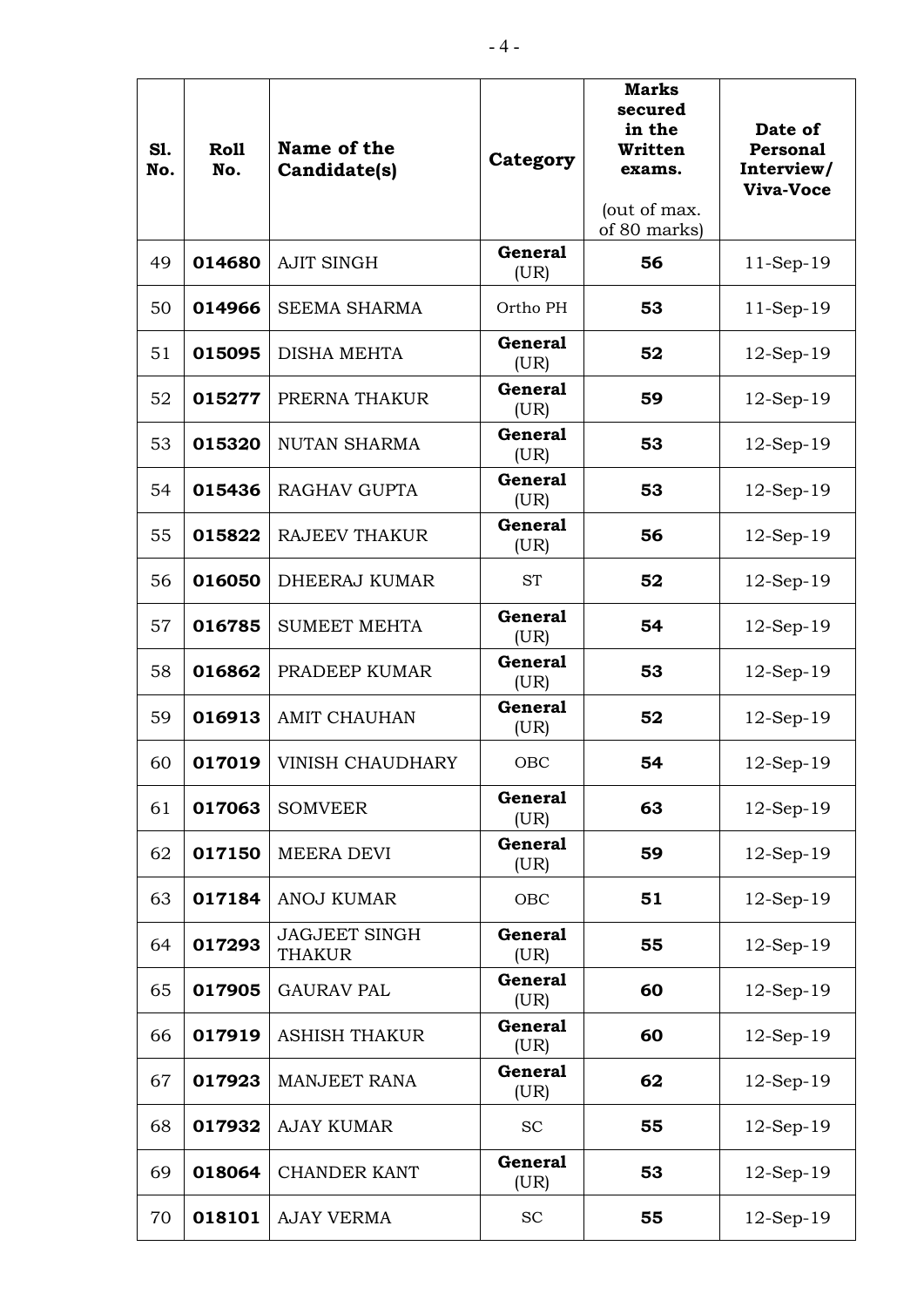| S1.<br>No. | Roll<br>No. | Name of the<br>Candidate(s)            | Category               | <b>Marks</b><br>secured<br>in the<br>Written<br>exams.<br>(out of max.<br>of 80 marks) | Date of<br>Personal<br>Interview/<br><b>Viva-Voce</b> |
|------------|-------------|----------------------------------------|------------------------|----------------------------------------------------------------------------------------|-------------------------------------------------------|
| 71         | 018169      | <b>ABHIMANYU</b>                       | Ortho PH               | 52                                                                                     | $12$ -Sep-19                                          |
| 72         | 018282      | <b>KRISHAN KUMAR</b>                   | <b>SC</b>              | 60                                                                                     | $12$ -Sep-19                                          |
| 73         | 018885      | <b>HEMANT KUMAR</b><br><b>BHARDWAJ</b> | <b>General</b><br>(UR) | 57                                                                                     | $12-Sep-19$                                           |
| 74         | 018956      | <b>BALBIR SINGH</b>                    | <b>SC</b>              | 58                                                                                     | $12$ -Sep-19                                          |
| 75         | 018982      | ROHAN BAKHIRTA                         | <b>General</b><br>(UR) | 65                                                                                     | $12-Sep-19$                                           |
| 76         | 019136      | <b>VIVEK SINGH</b><br><b>SANDHU</b>    | <b>General</b><br>(UR) | 54                                                                                     | 13-Sep-19                                             |
| 77         | 019303      | <b>JAHNVI SHARMA</b>                   | <b>General</b><br>(UR) | 63                                                                                     | $13$ -Sep- $19$                                       |
| 78         | 019434      | ARCHNA KAINTHLA                        | <b>General</b><br>(UR) | 54                                                                                     | $13-Sep-19$                                           |
| 79         | 019500      | <b>SUMESH KUMAR</b>                    | <b>ST</b>              | 53                                                                                     | $13-Sep-19$                                           |
| 80         | 019542      | UTESH MEHTA                            | <b>General</b><br>(UR) | 54                                                                                     | $13-Sep-19$                                           |
| 81         | 019558      | <b>AJAY</b>                            | <b>General</b><br>(UR) | 53                                                                                     | $13-Sep-19$                                           |
| 82         | 019690      | <b>AJAY</b>                            | <b>SC</b>              | 52                                                                                     | 13-Sep-19                                             |
| 83         | 019732      | <b>DHARMENDER</b><br><b>SHARMA</b>     | <b>General</b><br>(UR) | 57                                                                                     | 13-Sep-19                                             |
| 84         | 019752      | PANKAJ KUMAR                           | <b>General</b><br>(UR) | 57                                                                                     | 13-Sep-19                                             |
| 85         | 019792      | TANVI KATOCH                           | <b>General</b><br>(UR) | 56                                                                                     | $13$ -Sep-19                                          |
| 86         | 020000      | <b>JITENDER KUMAR</b>                  | <b>General</b><br>(UR) | 52                                                                                     | 13-Sep-19                                             |
| 87         | 020166      | <b>RAHUL THAKUR</b>                    | <b>General</b><br>(UR) | 54                                                                                     | 13-Sep-19                                             |
| 88         | 020179      | PANKAJ CHAUHAN                         | <b>ST</b>              | 55                                                                                     | 13-Sep-19                                             |
| 89         | 020186      | <b>CHITRANJNA</b><br><b>SHARMA</b>     | OBC                    | 53                                                                                     | 13-Sep-19                                             |
| 90         | 020220      | <b>AVINASH THAKUR</b>                  | <b>General</b><br>(UR) | 55                                                                                     | $13$ -Sep-19                                          |
| 91         | 020297      | ROHIT HETTA                            | <b>General</b><br>(UR) | 60                                                                                     | 13-Sep-19                                             |
| 92         | 020331      | <b>KARTIK THAKUR</b>                   | <b>General</b><br>(UR) | 61                                                                                     | $13$ -Sep-19                                          |